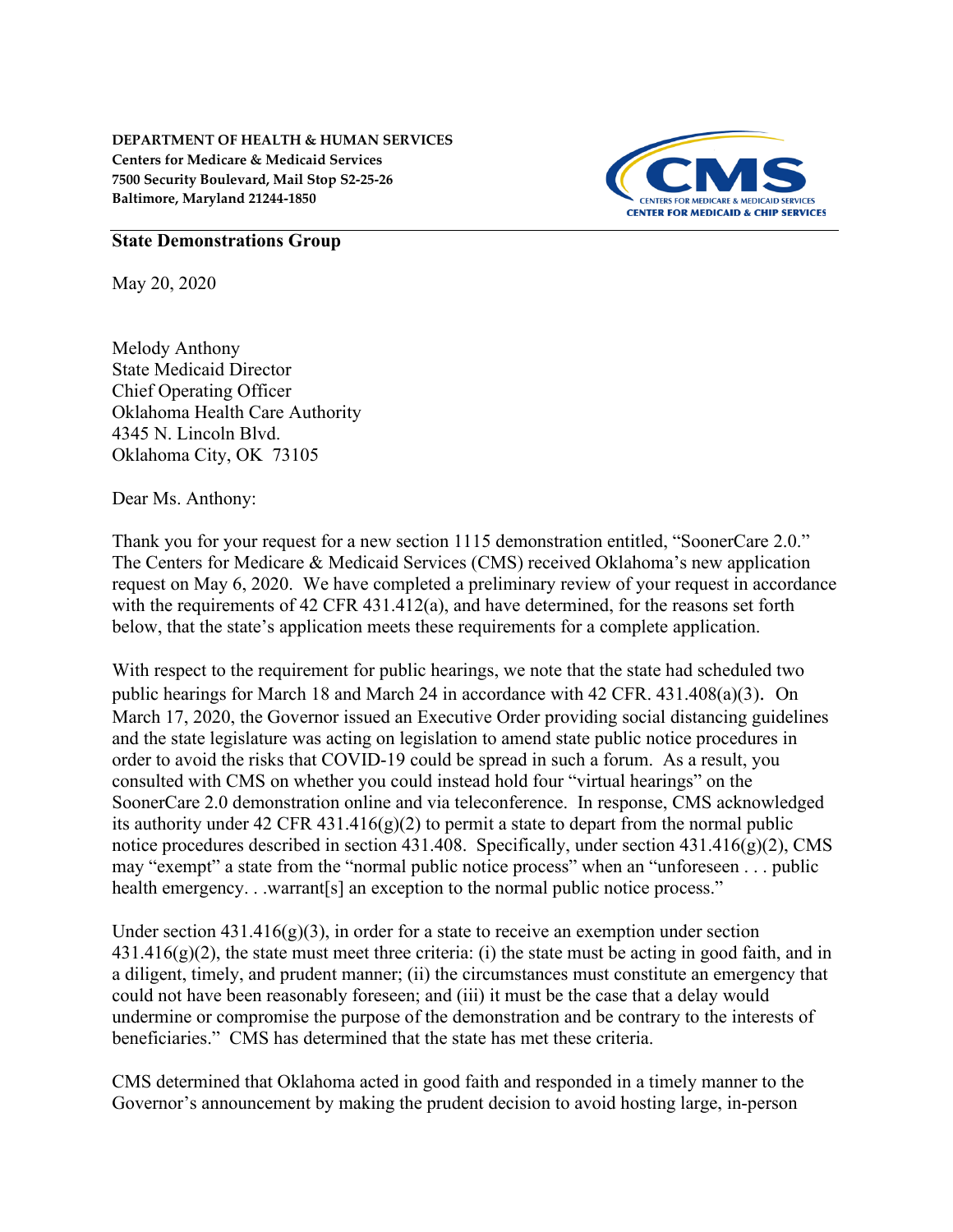meetings in order to minimize the risk of transmission of COVID-19. We also determined that the circumstances of the COVID-19 national emergency declared by President Trump on March 13, 2020 constitute an emergency, and the Governor's above referenced announcement could not have reasonably been foreseen when the state initially scheduled those in-person meetings. Finally, we determined that a delay in the public hearings would undermine the purpose of the demonstration, which includes the state's goals to improve access to high quality health services for eligible Oklahomans, for which delay in our consideration of this application would not be in the interests of beneficiaries. The state also took steps to offer alternative mechanisms to participate in virtual public forums, and all groups still had opportunity to provide written comment. Oklahoma held four virtual hearings, on March 18, 20, 24 and 26, twice the number of planned in-person forums. Oklahoma publicized the hearings on its website, in social media posts, and in press releases that were carried in stories by the media, and the hearings were accessible both online and via telephone, including closed captioning for the disabled. Based on these facts, we determined that the waiver authority in section  $431.416(g)(2)$  applied to the state's request to hold virtual hearings, that an exemption from the in-person hearing requirement was warranted, and that the state thus had the flexibility use virtual hearings.

We also made this completeness determination after careful review of all elements of the application, including information provided by Oklahoma on estimated annual enrollment and per-capita spending changes, as well as evidence of how the state responded to duly received public comments. As part of its application, Oklahoma provided state plan enrollment and expenditure projections for the new adult group as well as projections for how demonstration policies would affect those projections for each year of the demonstration. In addition, the state responded in writing to all 2,420 comments received on a rolling basis as they were received, which can be found on the state's SoonerCare 2.0 demonstration website and are included in the SoonerCare 2.0 application. The state's application includes a review of major themes observed in comments and notes specific changes made to the demonstration as a result of the feedback received.

Oklahoma's application will also be posted on Medicaid.gov for a 30-day federal comment period as required by 42 CFR 431.416(b). The state's application will be available at: [https://www.medicaid.gov/medicaid/section-1115-demo/demonstration-and-waiver](https://www.medicaid.gov/medicaid/section-1115-demo/demonstration-and-waiver-list/index.html)[list/index.html.](https://www.medicaid.gov/medicaid/section-1115-demo/demonstration-and-waiver-list/index.html)

We look forward to working with you and your staff on the proposed demonstration project. If you have questions regarding the section 1115 application process, please contact your CMS project officer, Ms. Kelsey Smyth, at [Kelsey.Smyth@cms.hhs.gov.](mailto:Kelsey.Smyth@cms.hhs.gov)